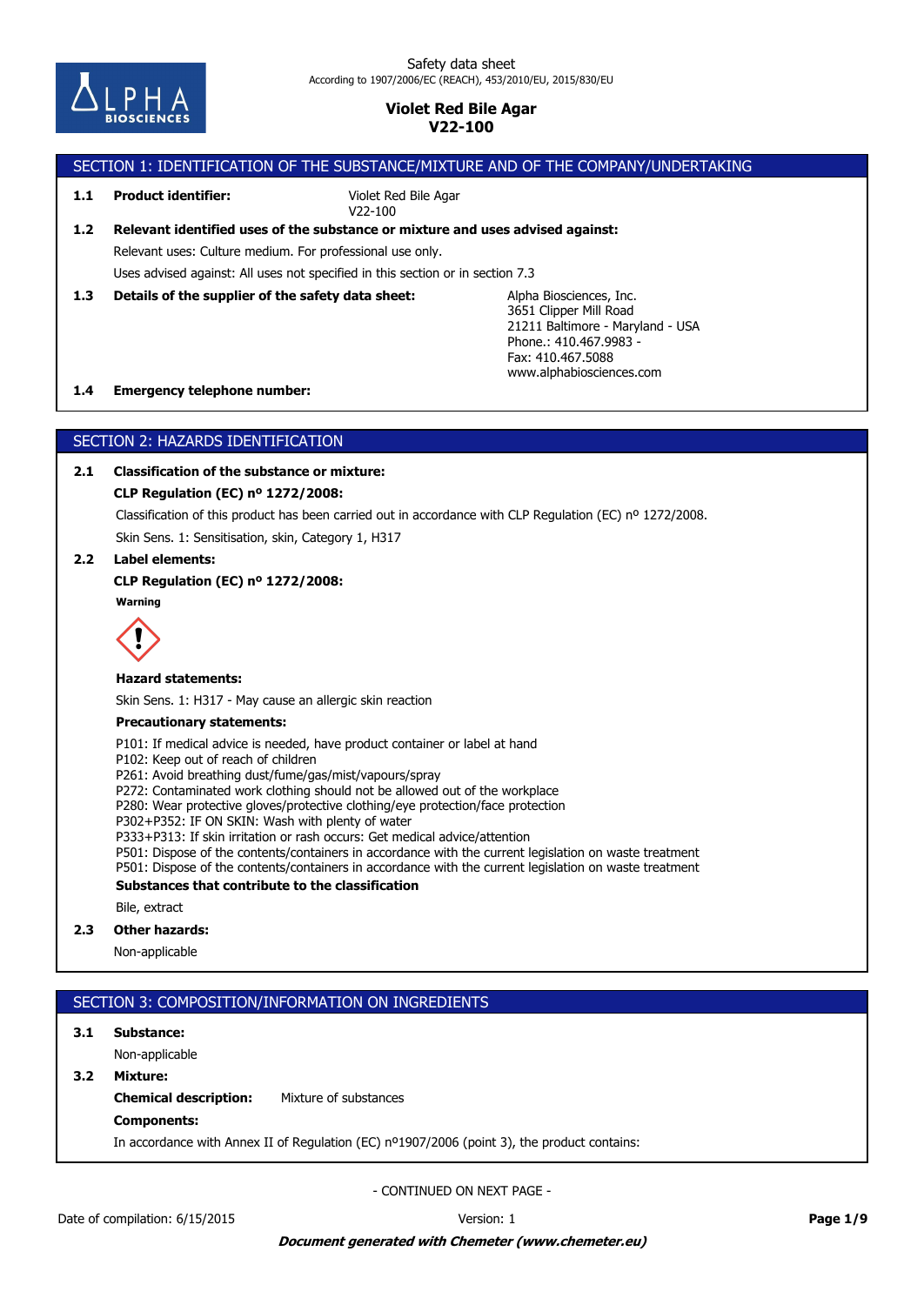

### Safety data sheet According to 1907/2006/EC (REACH), 453/2010/EU, 2015/830/EU

# **Violet Red Bile Agar V22-100**

# SECTION 3: COMPOSITION/INFORMATION ON INGREDIENTS (continue)

|      | Identification                                                                                  | Chemical name/Classification<br><b>Concentration</b> |                                                                                           |            |  |  |
|------|-------------------------------------------------------------------------------------------------|------------------------------------------------------|-------------------------------------------------------------------------------------------|------------|--|--|
| CAS: | 8008-63-7                                                                                       | <b>Bile, extract</b>                                 | Self-classified                                                                           |            |  |  |
| EC:  | 232-369-0<br>Index: Non-applicable<br><b>REACH: Non-applicable</b>                              | <b>Regulation 1272/2008</b>                          | Acute Tox. 4: H302; Eye Irrit. 2: H319; Skin Irrit. 2: H315; Skin Sens. 1: H317 - Warning | $2 - 10\%$ |  |  |
|      | To obtain more information on the risk of the substances consult sections 8, 11, 12, 15 and 16. |                                                      |                                                                                           |            |  |  |

# SECTION 4: FIRST AID MEASURES

## **4.1 Description of first aid measures:**

The symptoms resulting from intoxication can appear after exposure, therefore, in case of doubt, seek medical attention for direct exposure to the chemical product or persistent discomfort, showing the SDS of this product.

# **By inhalation:**

This product does not contain substances classified as dangerous for inhalation, however, in case of symptoms of intoxication remove the person affected from the exposure area and provide with fresh air. Seek medical attention if the symptoms get worse or persist.

#### **By skin contact:**

Remove contaminated clothing and footwear, rinse skin or shower the person affected if appropriate with plenty of cold water and neutral soap. In serious cases see a doctor. If the product causes burns or freezing, clothing should not be removed as this could worsen the injury caused if it is stuck to the skin. If blisters form on the skin, these should never be burst as this will increase the risk of infection.

## **By eye contact:**

Rinse eyes thoroughly with lukewarm water for at least 15 minutes. Do not allow the person affected to rub or close their eyes. If the injured person uses contact lenses, these should be removed unless they are stuck to the eyes, as this could cause further damage. In all cases, after cleaning, a doctor should be consulted as quickly as possible with the SDS of the product.

### **By ingestion/aspiration:**

Do not induce vomiting, but if it does happen keep the head up to avoid inhalation. Keep the person affected at rest. Rinse out the mouth and throat, as they may have been affected during ingestion.

## **4.2 Most important symptoms and effects, both acute and delayed:**

Acute and delayed effects are indicated in sections 2 and 11.

### **4.3 Indication of any immediate medical attention and special treatment needed:**

#### Non-applicable

# SECTION 5: FIREFIGHTING MEASURES

## **5.1 Extinguishing media:**

Product is non-flammable under normal conditions of storage, manipulation and use. In the case of inflammation as a result of improper manipulation, storage or use preferably use polyvalent powder extinguishers (ABC powder), in accordance with the Regulation on fire protection systems. IT IS NOT RECOMMENDED to use tap water as an extinguishing agent.

## **5.2 Special hazards arising from the substance or mixture:**

As a result of combustion or thermal decomposition reactive sub-products are created that can become highly toxic and, consequently, can present a serious health risk.

## **5.3 Advice for firefighters:**

Depending on the magnitude of the fire it may be necessary to use full protective clothing and individual respiratory equipment. Minimum emergency facilities and equipment should be available (fire blankets, portable first aid kit,...) in accordance with Directive 89/654/EC.

## **Additional provisions:**

Act in accordance with the Internal Emergency Plan and the Information Sheets on actions to take after an accident or other emergencies. Destroy any source of ignition. In case of fire, refrigerate the storage containers and tanks for products susceptible to inflammation, explosion or BLEVE as a result of high temperatures. Avoid spillage of the products used to extinguish the fire into an aqueous medium.

# SECTION 6: ACCIDENTAL RELEASE MEASURES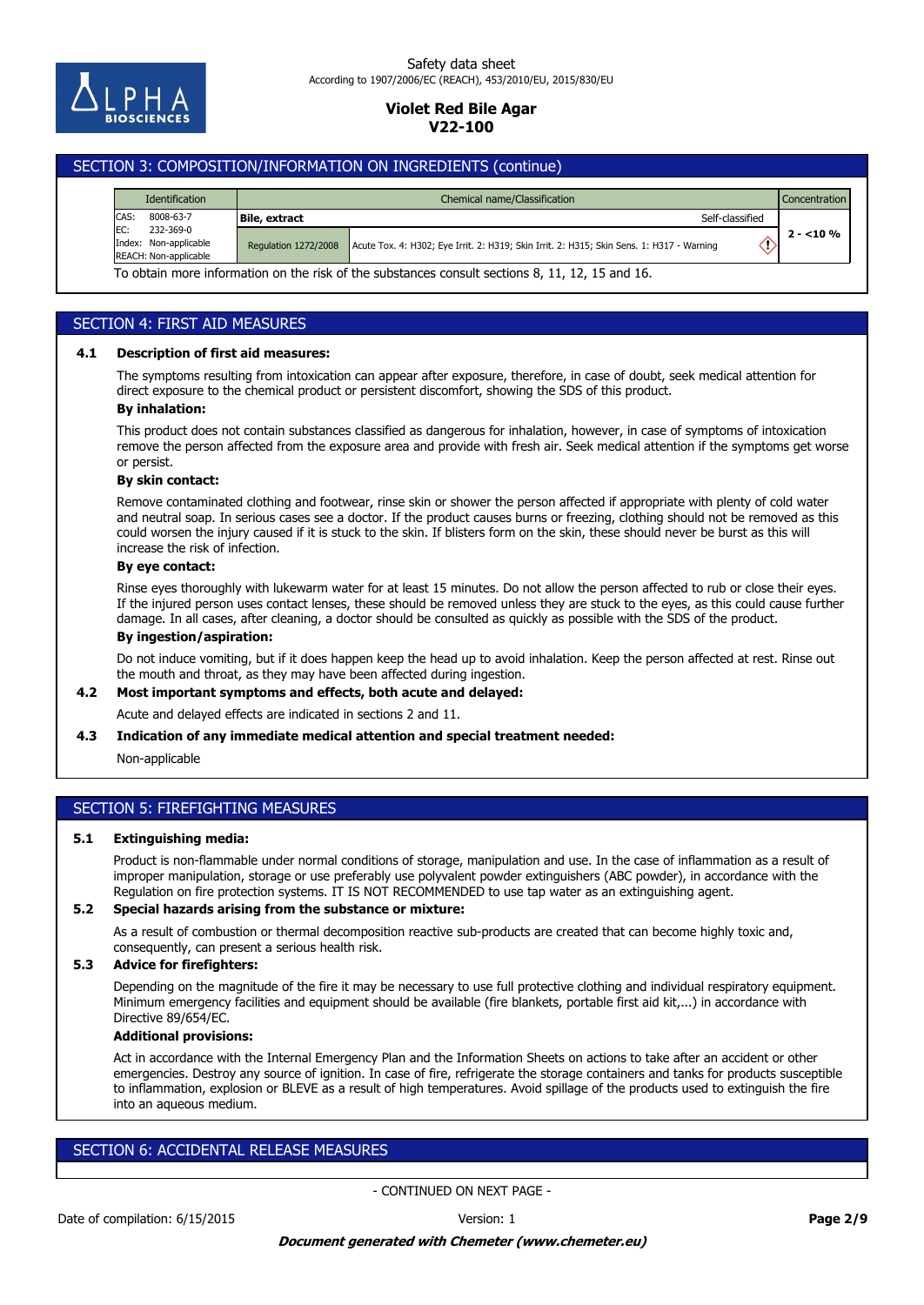

# SECTION 6: ACCIDENTAL RELEASE MEASURES (continue)

**6.1 Personal precautions, protective equipment and emergency procedures:**

Sweep up and shovel product or other means and place in container for reuse (preferred) or disposal

## **6.2 Environmental precautions:**

This product is not classified as dangerous to the environment. Keep product away from drains, surface and underground water.

### **6.3 Methods and material for containment and cleaning up:**

It is recommended:

Sweep up and shovel product or other means and place in container for reuse (preferred) or disposal

### **6.4 Reference to other sections:**

See sections 8 and 13.

## SECTION 7: HANDLING AND STORAGE

### **7.1 Precautions for safe handling:**

A.- Precautions for safe manipulation

Comply with the current legislation concerning the prevention of industrial risks. Keep containers hermetically sealed. Control spills and residues, destroying them with safe methods (section 6). Avoid leakages from the container. Maintain order and cleanliness where dangerous products are used.

B.- Technical recommendations for the prevention of fires and explosions

Due to its non-flammable nature, the product does not present a fire risk under normal conditions of storage, manipulation and use.

C.- Technical recommendations to prevent ergonomic and toxicological risks

Do not eat or drink during the process, washing hands afterwards with suitable cleaning products.

## D.- Technical recommendations to prevent environmental risks

It is recommended to have absorbent material available at close proximity to the product (See subsection 6.3)

### **7.2 Conditions for safe storage, including any incompatibilities:**

A.- Technical measures for storage

Maximum time: 48 Months Maximun Temp.: 25 °C Minimum Temp.: 2 °C

B.- General conditions for storage

Avoid sources of heat, radiation, static electricity and contact with food. For additional information see subsection 10.5

### **7.3 Specific end use(s):**

Except for the instructions already specified it is not necessary to provide any special recommendation regarding the uses of this product.

## SECTION 8: EXPOSURE CONTROLS/PERSONAL PROTECTION

### **8.1 Control parameters:**

Substances whose occupational exposure limits have to be monitored in the work environment

Nuisance dust: Inhalable dust 10 mg/m3 // Respirable dust 4 mg/m3

## **8.2 Exposure controls:**

A.- General security and hygiene measures in the work place

As a preventative measure it is recommended to use basic Personal Protection Equipment, with the corresponding <<CE marking>> in accordance with Directive 89/686/EC. For more information on Personal Protection Equipment (storage, use, cleaning, maintenance, class of protection,…) consult the information leaflet provided by the manufacturer. For more information see subsection 7.1.

All information contained herein is a recommendation which needs some specification from the labour risk prevention services as it is not known whether the company has additional measures at its disposal.

B.- Respiratory protection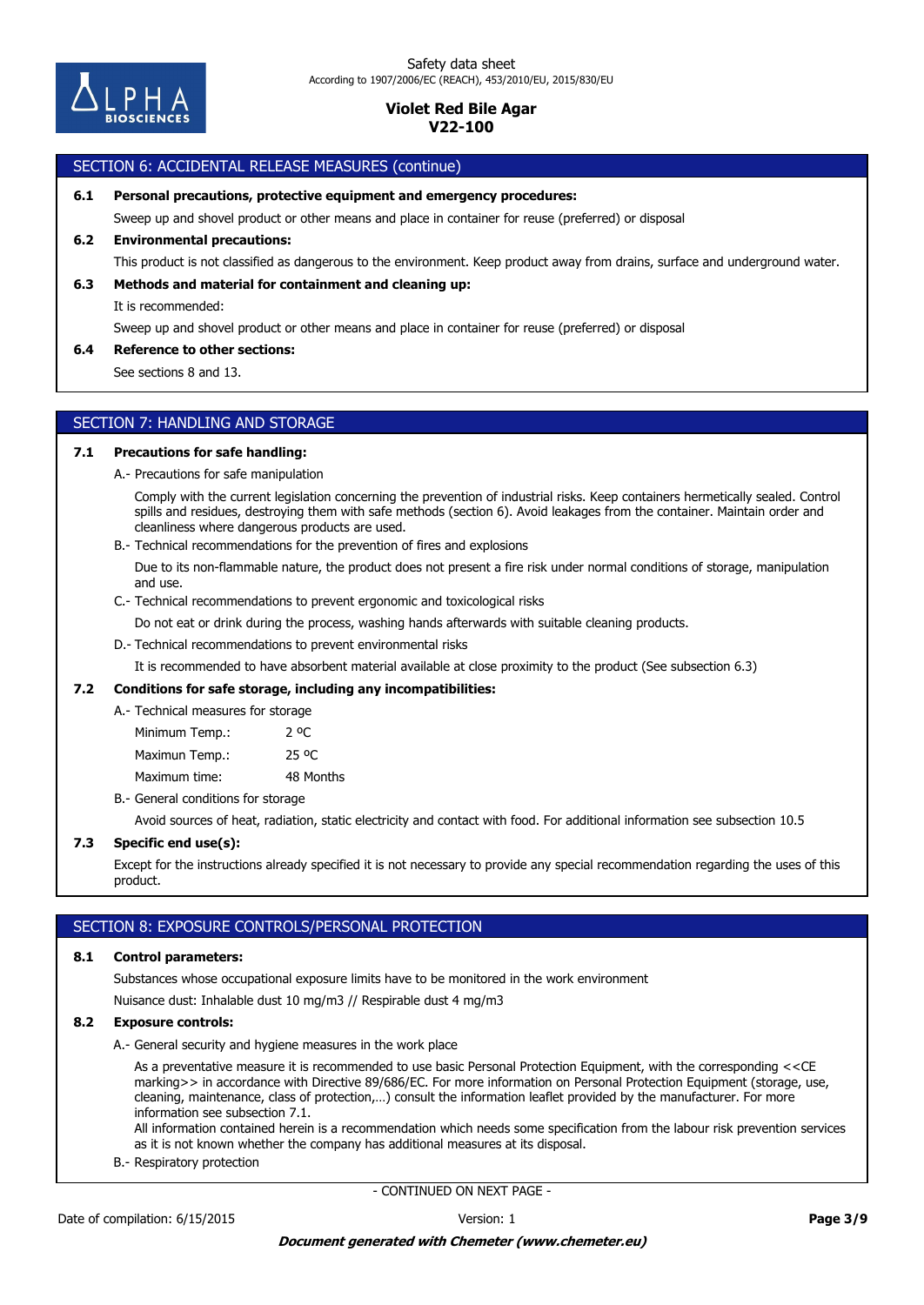

## Safety data sheet According to 1907/2006/EC (REACH), 453/2010/EU, 2015/830/EU

# **Violet Red Bile Agar V22-100**

|                                         | Pictogram<br>Mandatory<br>respiratory tract<br>protection<br>C.- Specific protection for the hands<br>Pictogram<br>Mandatory hand<br>protection<br>D.- Ocular and facial protection<br>Pictogram | PPE<br>Filter mask for gases and<br>vapours<br>PPE<br>Chemical protective gloves<br>PPE | Labelling<br>CE<br>Labelling<br>$\epsilon$ | <b>CEN Standard</b><br>EN 405:2001+A1:2009<br><b>CEN Standard</b><br>EN 374-1:2003<br>EN 374-3:2003/AC:2006<br>EN 420:2003+A1:2009 |                                                  | <b>Remarks</b><br>Replace when there is a taste or smell of the<br>contaminant inside the face mask. If the<br>contaminant comes with warnings it is<br>recommended to use isolation equipment.<br><b>Remarks</b> |  |  |
|-----------------------------------------|--------------------------------------------------------------------------------------------------------------------------------------------------------------------------------------------------|-----------------------------------------------------------------------------------------|--------------------------------------------|------------------------------------------------------------------------------------------------------------------------------------|--------------------------------------------------|-------------------------------------------------------------------------------------------------------------------------------------------------------------------------------------------------------------------|--|--|
|                                         |                                                                                                                                                                                                  |                                                                                         |                                            |                                                                                                                                    |                                                  |                                                                                                                                                                                                                   |  |  |
|                                         |                                                                                                                                                                                                  |                                                                                         |                                            |                                                                                                                                    |                                                  |                                                                                                                                                                                                                   |  |  |
|                                         |                                                                                                                                                                                                  |                                                                                         |                                            |                                                                                                                                    |                                                  |                                                                                                                                                                                                                   |  |  |
|                                         |                                                                                                                                                                                                  |                                                                                         |                                            |                                                                                                                                    |                                                  |                                                                                                                                                                                                                   |  |  |
|                                         |                                                                                                                                                                                                  |                                                                                         |                                            |                                                                                                                                    | Replace the gloves at any sign of deterioration. |                                                                                                                                                                                                                   |  |  |
|                                         |                                                                                                                                                                                                  |                                                                                         |                                            |                                                                                                                                    |                                                  |                                                                                                                                                                                                                   |  |  |
|                                         |                                                                                                                                                                                                  |                                                                                         | Labelling                                  | <b>CEN Standard</b>                                                                                                                | Remarks                                          |                                                                                                                                                                                                                   |  |  |
|                                         | Mandatory face<br>protection                                                                                                                                                                     | Panoramic glasses against<br>liquid splash                                              |                                            | EN 166:2001<br>EN 172:1994/A1:2000<br>EN 172:1994/A2:2001<br>EN ISO 4007:2012                                                      |                                                  | Clean daily and disinfect periodically according to<br>the manufacturer's instructions. Use if there is a<br>risk of splashing.                                                                                   |  |  |
|                                         | E.- Bodily protection                                                                                                                                                                            |                                                                                         |                                            |                                                                                                                                    |                                                  |                                                                                                                                                                                                                   |  |  |
|                                         | Pictogram                                                                                                                                                                                        | PPE                                                                                     | Labelling                                  | <b>CEN Standard</b>                                                                                                                |                                                  | <b>Remarks</b>                                                                                                                                                                                                    |  |  |
|                                         |                                                                                                                                                                                                  | Work clothing                                                                           |                                            | EN ISO 13688:2013                                                                                                                  | For professional use only.                       |                                                                                                                                                                                                                   |  |  |
|                                         |                                                                                                                                                                                                  | Anti-slip work shoes                                                                    |                                            | EN ISO 20347:2012<br>EN ISO 20344:2011                                                                                             | None                                             |                                                                                                                                                                                                                   |  |  |
|                                         | F.- Additional emergency measures                                                                                                                                                                |                                                                                         |                                            |                                                                                                                                    |                                                  |                                                                                                                                                                                                                   |  |  |
|                                         |                                                                                                                                                                                                  | <b>Emergency measure</b>                                                                |                                            | <b>Standards</b><br>Emergency measure                                                                                              |                                                  | <b>Standards</b>                                                                                                                                                                                                  |  |  |
|                                         | Emergency shower                                                                                                                                                                                 |                                                                                         | ANSI Z358-1<br>ISO 3864-1:2002             | ထ<br>Eyewash stations                                                                                                              | DIN 12 899<br>ISO 3864-1:2002                    |                                                                                                                                                                                                                   |  |  |
| <b>Environmental exposure controls:</b> |                                                                                                                                                                                                  |                                                                                         |                                            |                                                                                                                                    |                                                  |                                                                                                                                                                                                                   |  |  |
|                                         |                                                                                                                                                                                                  |                                                                                         |                                            | spillage of both the product and its container. For additional information see subsection 7.1.D                                    |                                                  | In accordance with the community legislation for the protection of the environment it is recommended to avoid environmental                                                                                       |  |  |
|                                         |                                                                                                                                                                                                  |                                                                                         |                                            |                                                                                                                                    |                                                  |                                                                                                                                                                                                                   |  |  |
|                                         |                                                                                                                                                                                                  | SECTION 9: PHYSICAL AND CHEMICAL PROPERTIES                                             |                                            |                                                                                                                                    |                                                  |                                                                                                                                                                                                                   |  |  |

For complete information see the product datasheet.

| Appearance:                                                                                        |               |
|----------------------------------------------------------------------------------------------------|---------------|
| Physical state at 20 °C:                                                                           | Solid         |
| Appearance:                                                                                        | Not available |
| Color:                                                                                             | Not available |
| Odor:                                                                                              | Not available |
| <b>Volatility:</b>                                                                                 |               |
| *Not relevant due to the nature of the product, not providing information property of its hazards. |               |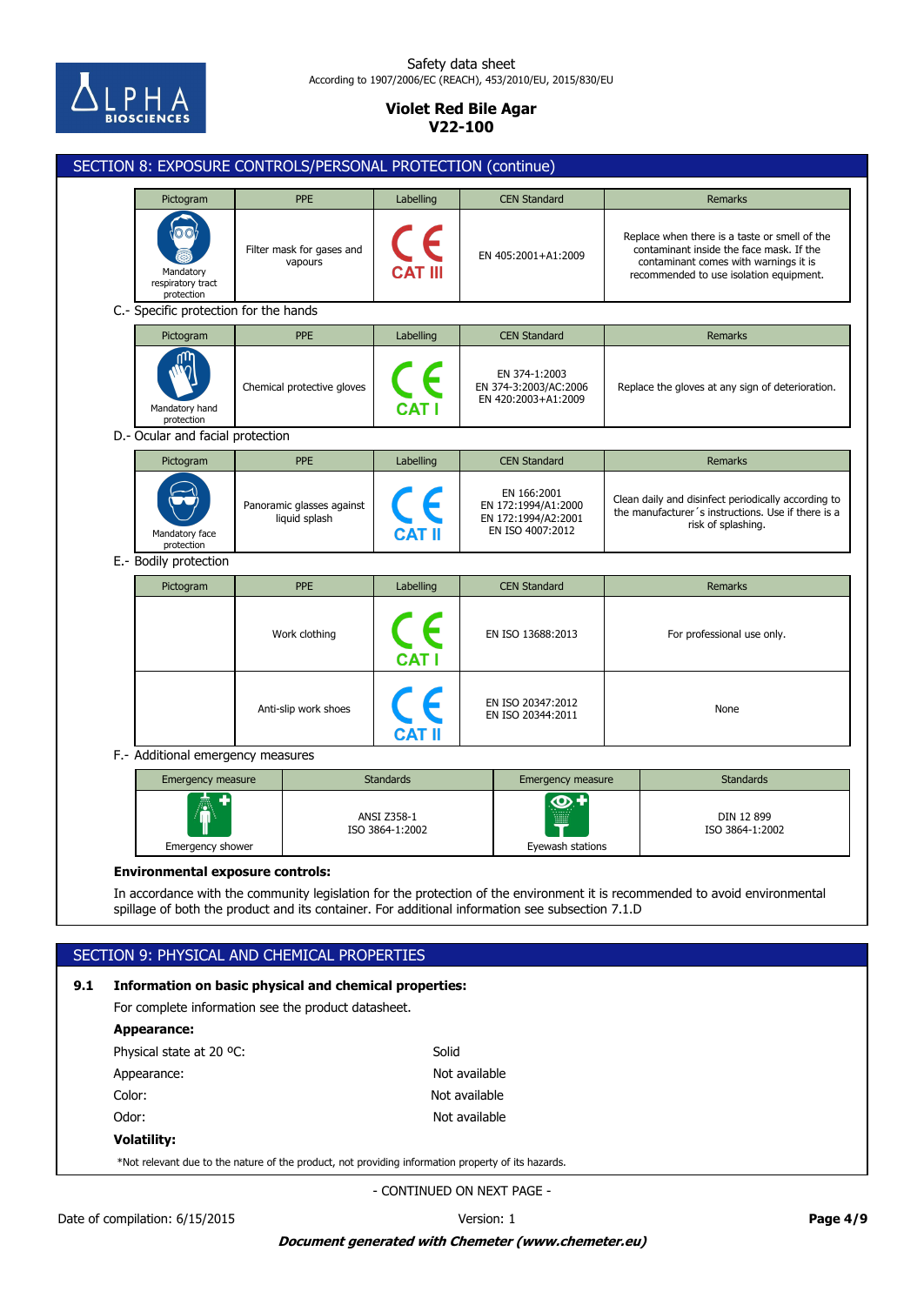

|     | SECTION 9: PHYSICAL AND CHEMICAL PROPERTIES (continue)                                             |                        |
|-----|----------------------------------------------------------------------------------------------------|------------------------|
|     | Boiling point at atmospheric pressure:                                                             | Non-applicable *       |
|     | Vapour pressure at 20 °C:                                                                          | Non-applicable *       |
|     | Vapour pressure at 50 °C:                                                                          | Non-applicable *       |
|     | Evaporation rate at 20 °C:                                                                         | Non-applicable *       |
|     | <b>Product description:</b>                                                                        |                        |
|     | Density at 20 °C:                                                                                  | Non-applicable *       |
|     | Relative density at 20 °C:                                                                         | Non-applicable *       |
|     | Dynamic viscosity at 20 °C:                                                                        | Non-applicable *       |
|     | Kinematic viscosity at 20 °C:                                                                      | Non-applicable *       |
|     | Kinematic viscosity at 40 °C:                                                                      | Non-applicable *       |
|     | Concentration:                                                                                     | Non-applicable *       |
|     | pH:                                                                                                | Non-applicable *       |
|     | Vapour density at 20 °C:                                                                           | Non-applicable *       |
|     | Partition coefficient n-octanol/water 20 °C:                                                       | Non-applicable *       |
|     | Solubility in water at 20 °C:                                                                      | Non-applicable *       |
|     | Solubility properties:                                                                             | Non-applicable *       |
|     | Decomposition temperature:                                                                         | Non-applicable *       |
|     | Melting point/freezing point:                                                                      | Non-applicable *       |
|     | <b>Flammability:</b>                                                                               |                        |
|     | Flash Point:                                                                                       | Non Flammable (>60 °C) |
|     | Autoignition temperature:                                                                          | Non-applicable *       |
|     | Lower flammability limit:                                                                          | Non-applicable *       |
|     | Upper flammability limit:                                                                          | Non-applicable *       |
| 9.2 | <b>Other information:</b>                                                                          |                        |
|     | Surface tension at 20 °C:                                                                          | Non-applicable *       |
|     | Refraction index:                                                                                  | Non-applicable *       |
|     | *Not relevant due to the nature of the product, not providing information property of its hazards. |                        |

# SECTION 10: STABILITY AND REACTIVITY

## **10.1 Reactivity:**

No hazardous reactions are expected if the following technical instructions storage of chemicals. See section 7.

### **10.2 Chemical stability:**

Chemically stable under the conditions of storage, handling and use.

## **10.3 Possibility of hazardous reactions:**

Under the specified conditions, hazardous reactions that lead to excessive temperatures or pressure are not expected.

## **10.4 Conditions to avoid:**

Applicable for handling and storage at room temperature:

|      | Shock and friction      | Contact with air | Increase in temperature | Sunlight              | Humidity       |  |  |
|------|-------------------------|------------------|-------------------------|-----------------------|----------------|--|--|
|      | Not applicable          | Not applicable   | Not applicable          | Not applicable        | Not applicable |  |  |
| 10.5 | Incompatible materials: |                  |                         |                       |                |  |  |
|      | <b>Acids</b>            | Water            | Combustive materials    | Combustible materials | <b>Others</b>  |  |  |
|      |                         |                  |                         |                       |                |  |  |
|      | Not applicable          | Not applicable   | Not applicable          | Not applicable        | Not applicable |  |  |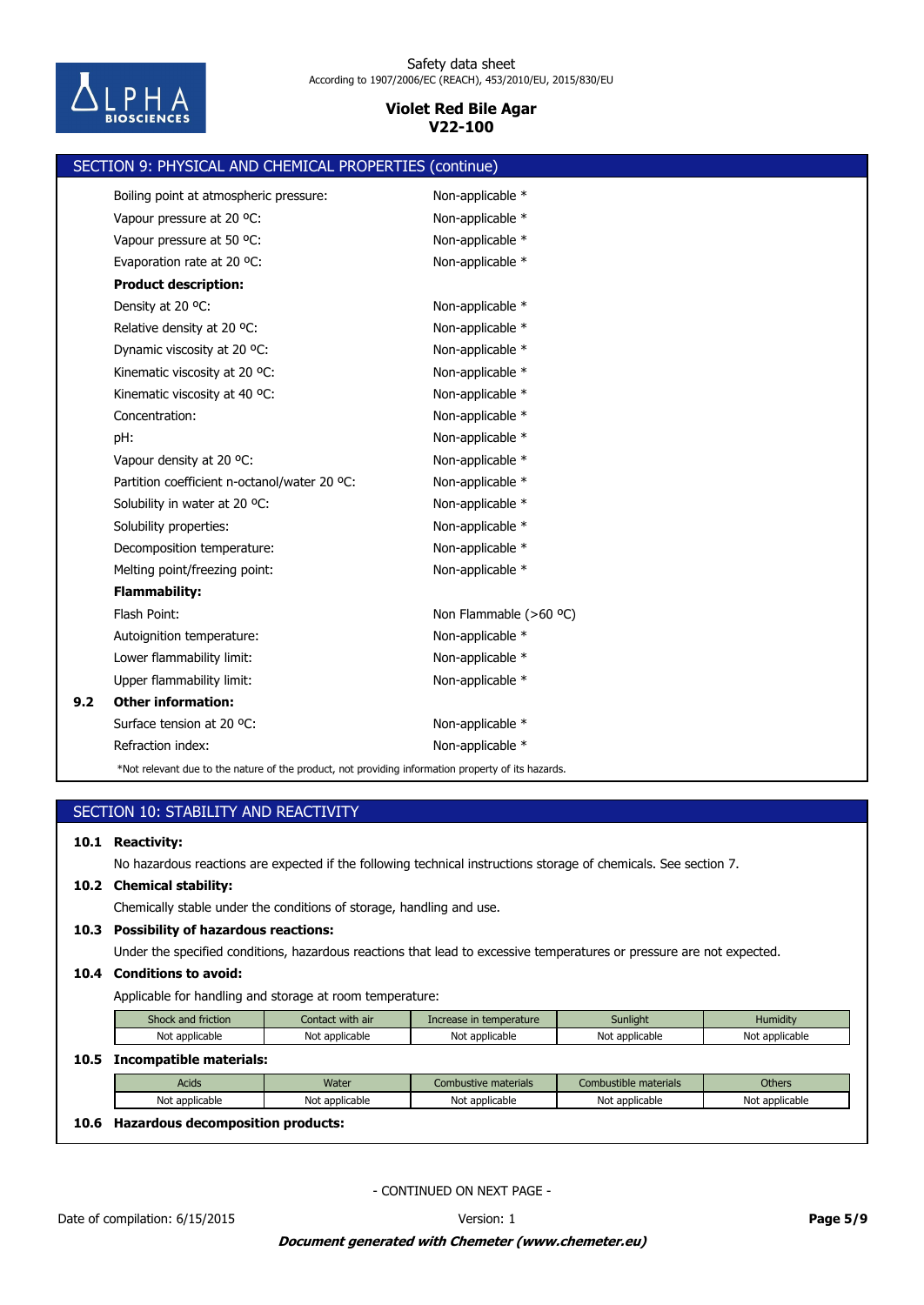

# SECTION 10: STABILITY AND REACTIVITY (continue)

See subsection 10.3, 10.4 and 10.5 to find out the specific decomposition products. Depending on the decomposition conditions, complex mixtures of chemical substances can be released: carbon dioxide (CO2), carbon monoxide and other organic compounds.

# SECTION 11: TOXICOLOGICAL INFORMATION

### **11.1 Information on toxicological effects:**

The experimental information related to the toxicological properties of the product itself is not available

### **Dangerous health implications:**

A.- Ingestion: In case of exposure that is repetitive, prolonged or at concentrations higher than recommended by the occupational exposure limits, it may result in adverse effects on health depending on the means of exposure:

- Acute toxicity: Based on available data, the classification criteria are not met, however, it contains substances classified as dangerous for consumption. For more information see section 3.
- Corrosivity/Irritability: Based on available data, the classification criteria are not met, however, it contains substances classified as dangerous for consumption. For more information see section 3.
- B- Inhalation:
	- Acute toxicity: Based on available data, the classification criteria are not met, as it does not contain substances classified as dangerous for inhalation. For more information see section 3.

- Corrosivity/Irritability: Based on available data, the classification criteria are not met, as it does not contain substances classified as dangerous for this effect. For more information see section 3.

C- Contact with the skin and the eyes:

- Contact with the skin: Based on available data, the classification criteria are not met, however, it contains substances classified as dangerous for skin contact. For more information see section 3.

- Contact with the eyes: Based on available data, the classification criteria are not met, however, it contains substances classified as dangerous for skin contact. For more information see section 3.

D- CMR effects (carcinogenicity, mutagenicity and toxicity to reproduction):

- Carcinogenicity: Based on available data, the classification criteria are not met, as it does not contain substances classified as dangerous for the effects mentioned. For more information see section 3.

- Mutagenicity: Based on available data, the classification criteria are not met, as it does not contain substances classified as dangerous for this effect. For more information see section 3.

Reproductive toxicity: Based on available data, the classification criteria are not met, as it does not contain substances classified as dangerous for this effect. For more information see section 3.

E- Sensitizing effects:

- Respiratory: Based on available data, the classification criteria are not met, as it does not contain substances classified as dangerous with sensibilizising effects. For more information see section 3.

- Cutaneous: Prolonged contact with the skin can result in episodes of allergic contact dermatitis.

F- Specific target organ toxicity (STOT)-time exposure:

Based on available data, the classification criteria are not met, as it does not contain substances classified as dangerous for this effect. For more information see section 3.

G- Specific target organ toxicity (STOT)-repeated exposure:

- Specific target organ toxicity (STOT)-repeated exposure: Based on available data, the classification criteria are not met, as it does not contain substances classified as dangerous for this effect. For more information see section 3.

- Skin: Based on available data, the classification criteria are not met, as it does not contain substances classified as dangerous for this effect. For more information see section 3.

H- Aspiration hazard:

Based on available data, the classification criteria are not met, as it does not contain substances classified as dangerous for this effect. For more information see section 3.

### **Other information:**

Non-applicable

**Specific toxicology information on the substances:**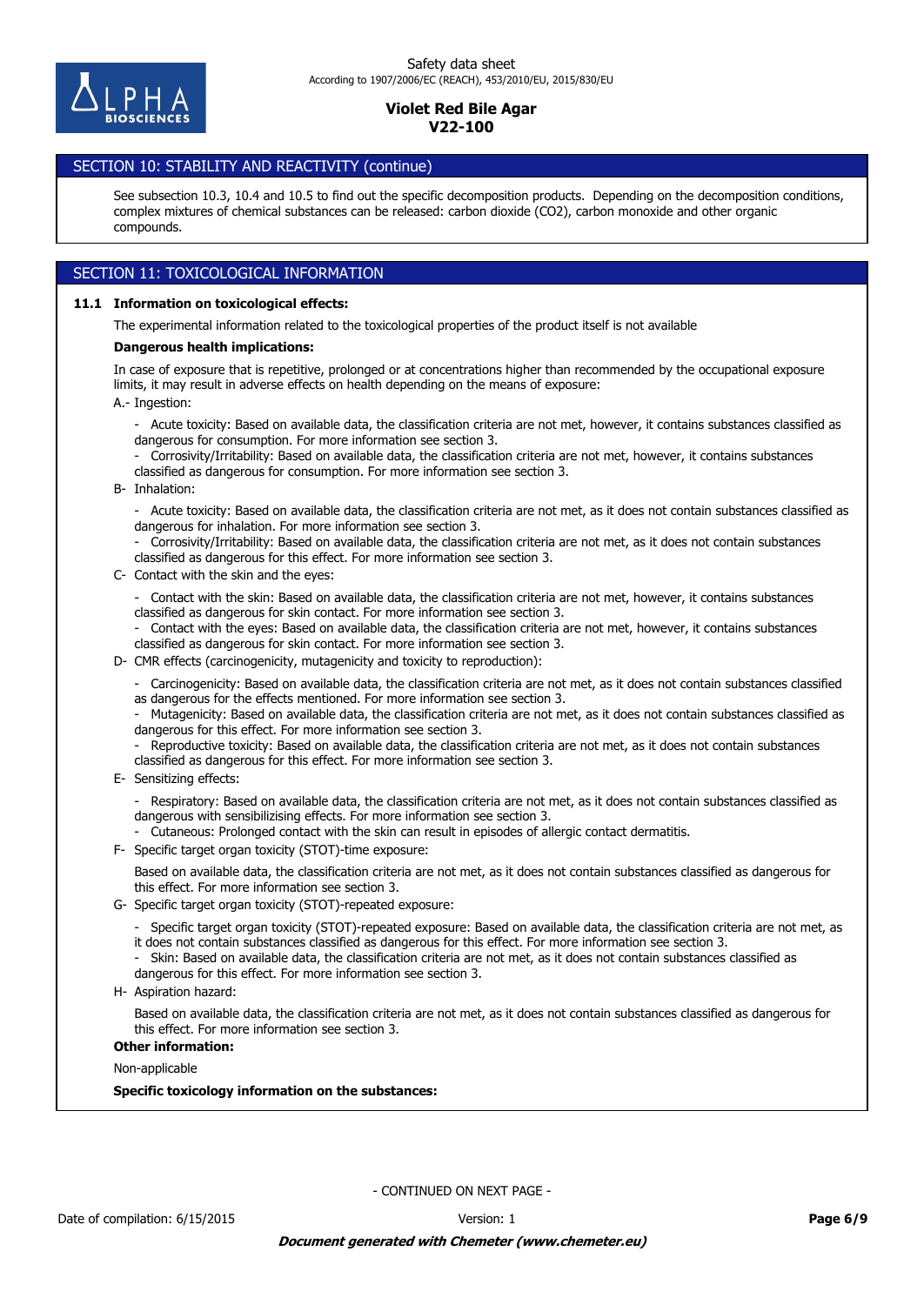

# SECTION 11: TOXICOLOGICAL INFORMATION (continue)

| <b>Identification</b> |  | Acute toxicity |                 | Genus              |  |
|-----------------------|--|----------------|-----------------|--------------------|--|
| Bile, extract         |  |                | LD50 oral       | 500 mg/kg $(ATEi)$ |  |
| CAS: 8008-63-7        |  |                | LD50 dermal     | Non-applicable     |  |
| EC: 232-369-0         |  |                | LC50 inhalation | Non-applicable     |  |

# SECTION 12: ECOLOGICAL INFORMATION

The experimental information related to the eco-toxicological properties of the product itself is not available

# **12.1 Toxicity:**

Not available

# **12.2 Persistence and degradability:**

Not available

# **12.3 Bioaccumulative potential:**

Not available

**12.4 Mobility in soil:**

# Not available

# Non-applicable **12.5 Results of PBT and vPvB assessment:**

## **12.6 Other adverse effects:**

Not described

# SECTION 13: DISPOSAL CONSIDERATIONS

# **13.1 Waste treatment methods:**

| Code     | <b>Description</b>                                                               | Waste class (Regulation (EU) No<br>1357/2014) |
|----------|----------------------------------------------------------------------------------|-----------------------------------------------|
| 16 05 09 | Discarded chemicals other than those mentioned in 16 05 06, 16 05 07 or 16 05 08 | Non dangerous                                 |

## **Type of waste (Regulation (EU) No 1357/2014):**

Non-applicable

## **Waste management (disposal and evaluation):**

Consult the authorized waste service manager on the assessment and disposal operations in accordance with Annex 1 and Annex 2 (Directive 2008/98/EC). As under 15 01 (2014/955/EC) of the code and in case the container has been in direct contact with the product, it will be processed the same way as the actual product. Otherwise, it will be processed as non-dangerous residue. We do not recommended disposal down the drain. See paragraph 6.2.

## **Regulations related to waste management:**

In accordance with Annex II of Regulation (EC) nº1907/2006 (REACH) the community or state provisions related to waste management are stated

Community legislation: Directive 2008/98/EC, 2014/955/EU, Regulation (EU) No 1357/2014

# SECTION 14: TRANSPORT INFORMATION

The transport of dangerous goods only applies to finished products.

# SECTION 15: REGULATORY INFORMATION

## **15.1 Safety, health and environmental regulations/legislation specific for the substance or mixture:**

Candidate substances for authorisation under the Regulation (EC) 1907/2006 (REACH): Non-applicable

Substances included in Annex XIV of REACH ("Authorisation List") and sunset date: Non-applicable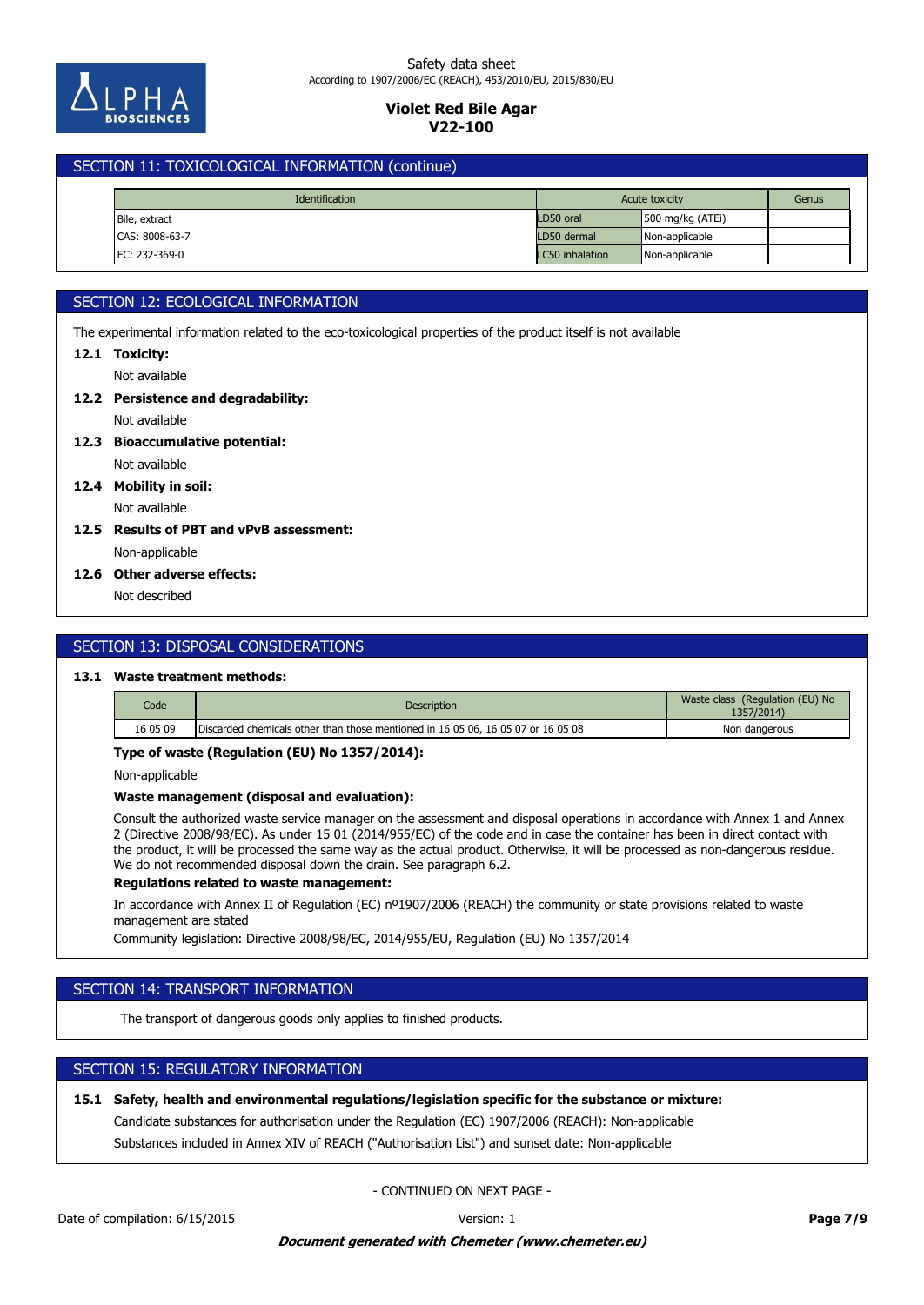

## SECTION 15: REGULATORY INFORMATION (continue)

Regulation (EC) 1005/2009, about substances that deplete the ozone layer: Non-applicable

Active substances for which a decision of non-inclusion onto Annex I (Regulation (EU) No 528/2012): Non-applicable

REGULATION (EU) No 649/2012, in relation to the import and export of hazardous chemical products: Non-applicable

Non-applicable **Limitations to commercialisation and the use of certain dangerous substances and mixtures (Annex XVII, REACH):**

### **Specific provisions in terms of protecting people or the environment:**

It is recommended to use the information included in this safety data sheet as data used in a risk evaluation of the local circumstances in order to establish the necessary risk prevention measures for the manipulation, use, storage and disposal of this product.

### **Other legislation:**

The product could be affected by sectorial legislation

### **15.2 Chemical safety assessment:**

The supplier has not carried out evaluation of chemical safety.

# SECTION 16: OTHER INFORMATION

### **Legislation related to safety data sheets:**

This safety data sheet has been designed in accordance with ANNEX II-Guide to the compilation of safety data sheets of Regulation (EC) Nº 1907/2006 (Regulation (EU) Nº 453/2010, Regulation (EC) Nº 2015/830)

### **Modifications related to the previous security card which concerns the ways of managing risks. :**

Non-applicable

### **Texts of the legislative phrases mentioned in section 2:**

H317: May cause an allergic skin reaction

# **Texts of the legislative phrases mentioned in section 3:**

The phrases indicated do not refer to the product itself; they are present merely for informative purposes and refer to the individual components which appear in section 3

## **CLP Regulation (EC) nº 1272/2008:**

Acute Tox. 4: H302 - Harmful if swallowed Eye Irrit. 2: H319 - Causes serious eye irritation Skin Irrit. 2: H315 - Causes skin irritation

Skin Sens. 1: H317 - May cause an allergic skin reaction

#### **Classification procedure:**

Skin Sens. 1: Calculation method

### **Advice related to training:**

Minimal training is recommended to prevent industrial risks for staff using this product, in order to facilitate their comprehension and interpretation of this safety data sheet, as well as the label on the product.

### **Principal bibliographical sources:**

http://esis.jrc.ec.europa.eu http://echa.europa.eu http://eur-lex.europa.eu

### **Abbreviations and acronyms:**

- ADR: European agreement concerning the international carriage of dangerous goods by road

-IMDG: International maritime dangerous goods code

- -IATA: International Air Transport Association
- -ICAO: International Civil Aviation Organisation
- -COD: Chemical Oxygen Demand
- -BOD5: 5-day biochemical oxygen demand
- -BCF: Bioconcentration factor
- -LD50: Lethal Dose 50
- -CL50: Lethal Concentration 50 -EC50: Effective concentration 50
- -Log-POW: Octanol–water partition coefficient
- -Koc: Partition coefficient of organic carbon
-